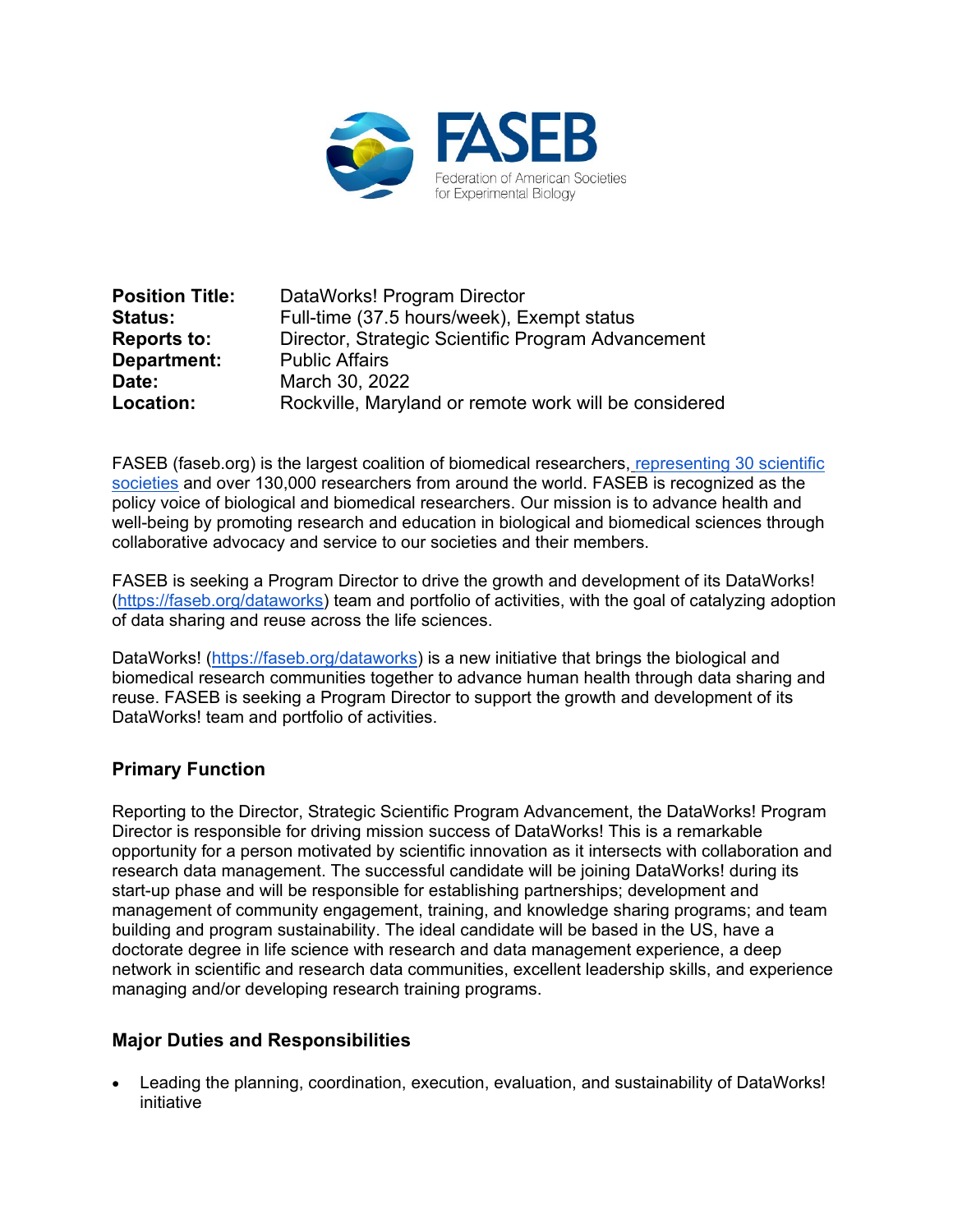- Collaborating across internal teams and developing external partnerships to drive engagement and evolve strategy for the DataWorks! initiative
- Building and developing the DataWorks! team to support researcher engagement and launch the first iteration of its training program and help desk in the next 12 months
- Establishing a suite of metrics to ensure alignment of DataWorks! programs with the change we seek community adoption of data management and sharing practices
- Implementing tools and practices that support inclusive and accessible hybrid workspaces through collaboration equity

# **Skills and Requirements**

- Exceptional communication skills and experience working across stakeholder groups; ability to listen deeply, prioritize effectively, and lead teams in a dynamic environment
- Team player and cross-team collaborator with demonstrated ability to adapt to changing environments and multiple deadlines, and to work with discretion, tact, and good judgment
- Community leader in life sciences and/or research data management, with demonstrated effectiveness engaging researchers through writing, speaking, and social media channels, as well as curriculum design and/or communications platform UI/UX design
- Community skills development experience in or leading scientific training programs, research training recruitment, and/or program alumni management
- Team leader who prioritizes staff development, inclusion, and transparent management; able and excited to manage hybrid workspaces.

# **Education and Experience**

- Ph.D. or equivalent in life sciences and/or research data management
- At least 5 years in a management role with direct reports
- NIH, NSF, or philanthropic fundraising and/or grant writing experience
- Familiarity working with committees and supporting a not-for-profit governance structure

*Travel (domestic and, on occasion, international) assignments on weekends may be required.*

*90% sitting, 5% standing, 5% walking Requires extensive computer use*

# **Benefits**

This is a full-time, exempt position. Salary is competitive with not-for-profit science and technology organizations of comparable size and based in the Washington DC area. FASEB offers exceptional benefits that include a 403(b) retirement plan; paid time off; medical, dental and vision insurance plans; flexible spending account; life and short- and long-term disability insurance and free parking for on-site work.

# **Location**

This position is located in Rockville, Maryland or virtual and in walking distance to the Metro and on major bus lines.